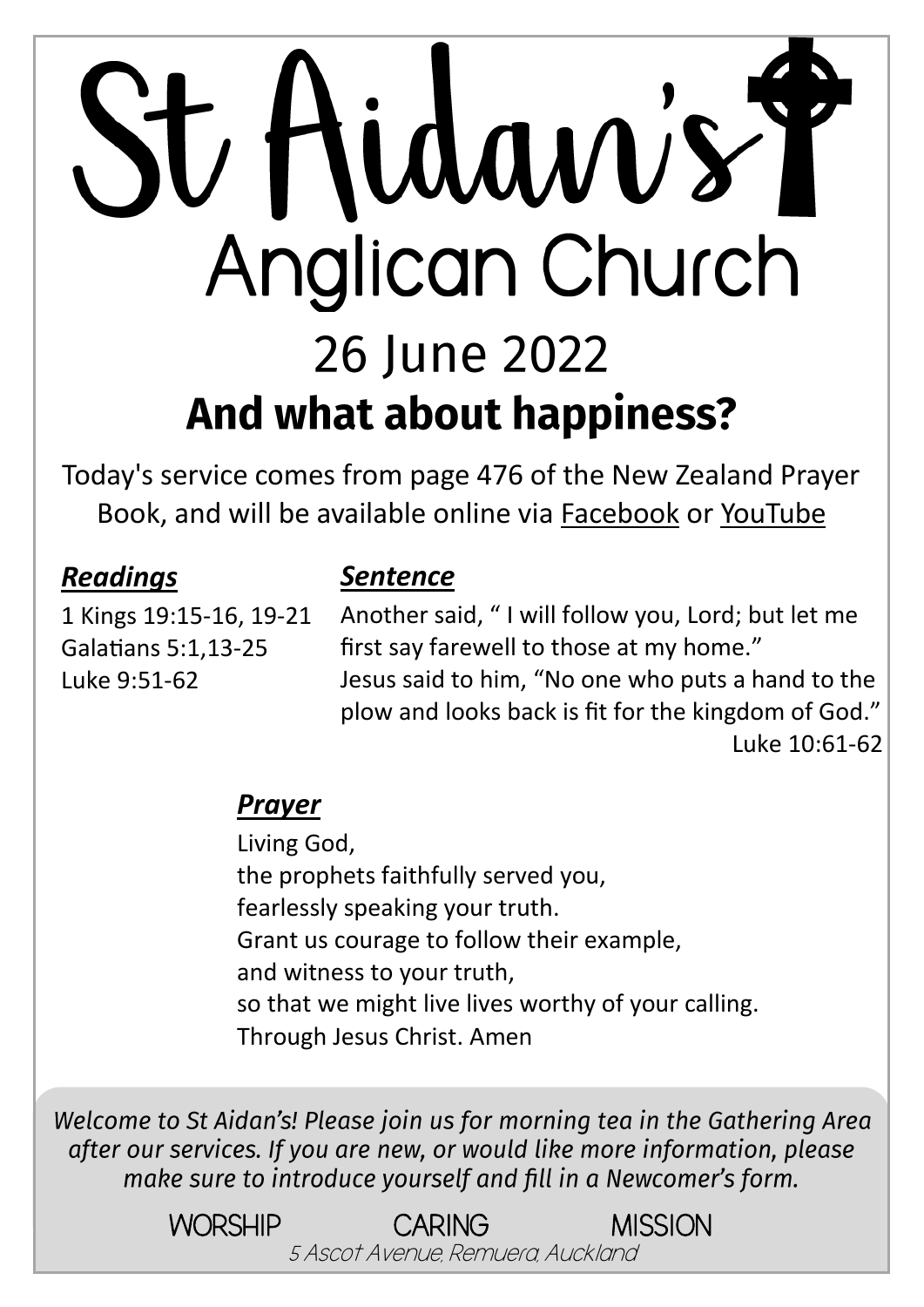## What's on at St Aidan's

## Todav

**8am** - Holy Communion service.

**9:30am** - Family Service with Holy Communion.

*Our thanks to Russell Thorp for preaching today, and to Anita Banbury playing the organ.*

The 9:30am service is [live streamed](https://www.facebook.com/StAidansRemuera/)  [on our](https://www.facebook.com/StAidansRemuera/) [Facebook page](https://www.facebook.com/StAidansRemuera/) and uploaded later to our [YouTube channel.](https://www.youtube.com/channel/UCp1KTUD3GRs20GGAFeAZ7fQ)

### This Week

**Mid Week Communion service** - Wednesday 11:30am in the Church.

**Men's Breakfast - Thursday 30<sup>th</sup>** June, 7:30am at *the Piccolo Café*, 320 Remuera Road (shop 5 Airlie Court). Contact Kerry for more info, all welcome.

**Weekly Prayer Meeting** - 9am each Thursday in the GA.

**Mission Shop** - open 10am to 2pm Thursday, Friday and Saturday.

#### Prayers

#### Next Week

**8am** - Holy Communion service.

**9:30am** - Family Service with Holy Communion.

## **Coming Up**

AAW - Tuesday 5<sup>th</sup> July, 1:30pm church service and then meeting in the GA. Ev McGowan will be speaking about Gallery changes at the Auckland Museum.

**BYO Social Drinks & Nibbles** - Friday 8<sup>th</sup> July, from 5pm to 6:30pm in the Gathering Area. All welcome, come and go when you like.

**Pizza & Movie Night** - for Youth and Young Adults, on Friday 8<sup>th</sup> July from 6:30pm in the GA.

**Sustainability Champions Workshop**  - Saturday  $9^{th}$  July, 9:30am to 3pm at St John's Royal Oak.

**Newcomer's Lunch - Sunday 17<sup>th</sup>** July, from 11am in the Social Lounge.

Parish Quiz Night - Friday 5<sup>th</sup> August.

**St Aidan's Day** - Sunday 28<sup>th</sup> August.

Garage Sale 2022 - Saturday 10<sup>th</sup> September.

- Our Youth Group as several members attend M-Fest this weekend
- Missionaries overseas, and their agencies, carrying out God's important work
- The parish of St Martin's at St Chad's as they work through their final two weeks before permanently closing and for the leadership of Reverend Anne Priestley as she gently cares for that congregation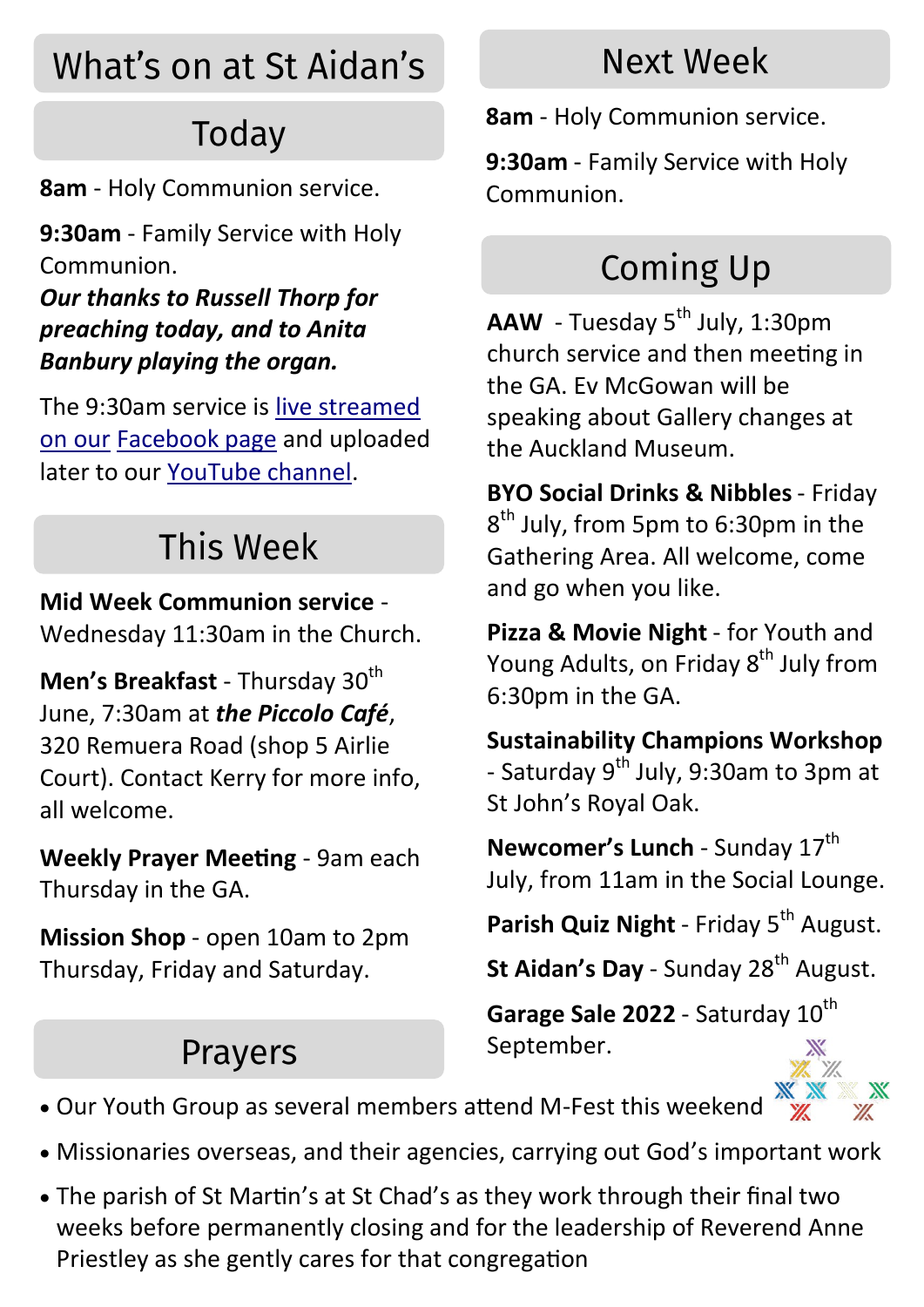#### **Friday Night Get Together**

For all those who are comfortable with socializing again we will be having drinks and nibbles on Friday 8<sup>th</sup> July. This is open to everyone and is BYO drinks and, if possible, some nibbles to share. The GA will be open from 5pm to 6:30pm, feel free to come and go whenever suits you.

## **Prayer Ministry**

Prayer ministry is now available again in person after the 9:30am service. We are trialing offering prayer once the service has finished rather than during communion. Remember your prayers are entirely confidential. Why not make use of this wonderful ministry either for yourself or on behalf of another.

#### **Parish Prayer Directory**

New Prayer Directories are available today for those who have requested them. If you haven't put your name down but would like to receive a copy, please contact the office. [office@staidans.co.nz](mailto:office@staidans.co.nz?subject=Parish%20Prayer%20Directory) or 929 4670.

#### Confirmations

Confirmation groups will get underway soon. Please make contact with Kerry if you are interested, all ages welcome.

#### Pizza & Movie Night

Youth and Young Adults are combining for a Pizza and Movie Night on Friday 8<sup>th</sup> July (after drinks and nibbles). Come along from 6:30pm for a 7pm start, until 9pm.

YOUTH + YOUNG ADULTS = ALL ARE WELCOME!

## **Auckland City Mission**

Thank you to everyone who brings items for Auckland City Mission. During July we aim to boost our

giving to the City Mission by highlighting high need items to concentrate on for the following week.



#### **Sustainability Workshop**

Sustainability Champions Workshop

to be held on Saturday 9<sup>th</sup> July, 9:30am to 3pm at St John's Royal Oak. Register with QR code.



#### **Garage Sale Helpers**

Thank you to all those who responded to our email survey. Unfortunately, due to technical difficulties, we have been unable to retrieve the information, so if possible please send an email to the office with your response, particularly if you have any specific comments to make.